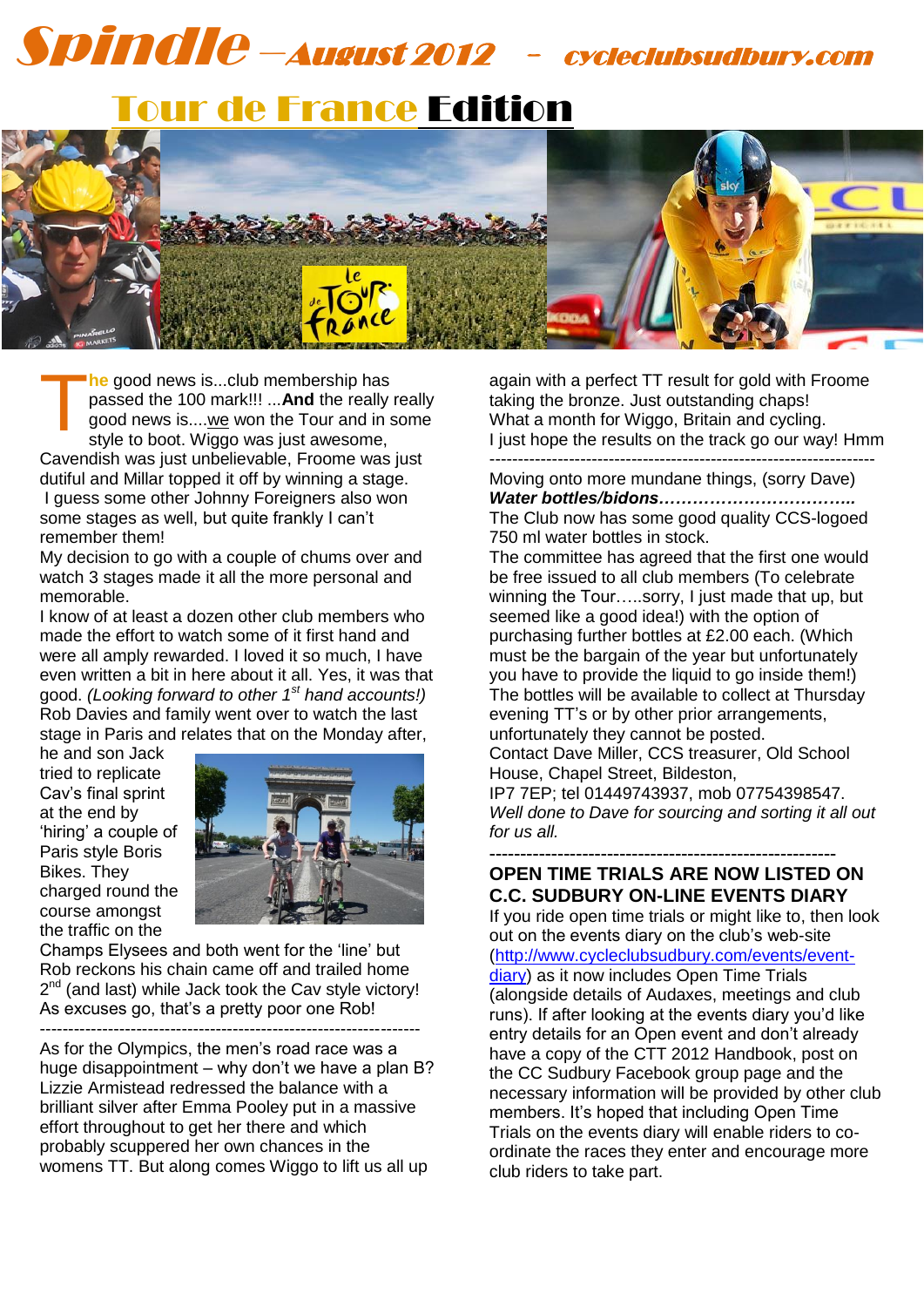**A**s I mentioned earlier, we're now back up to the 100 member mark; all friends, relations and fellow riders are welcome to join. Will there be a huge influx on the back of 'our' T de F and Olympic successes. We will keep you informed. Recent new members *include David Potts, Sudbury, Mick Pepper (2nd claim), Martlesham, Malcolm Borg (2nd claim), Glemsford*. ---------------------------------------------------------------------

### **Future audaxes; August and September**

Saturday 11 August: Bedford: 200k ride. Saturday 25 August: Mildenhall Cycle Rally: 300, 200, 100, 57k rides.

Sunday 2 September: Cambridge: 200, 100, 50k Saturday 8 September: Bedford: 110k ride. Sunday 9 September: Oundle 110k ride. Saturday 22 September: Henham: 200, 160, 100, 50k rides. ---------------------------------------------------------------

#### **Audax report on CCS Riders July 2012***. By Dave Fenn*

Since my last report in May the club has had a surge in points resulting in us currently holding 4<sup>th</sup> position in the Audax club league table. Fourth position is the highest we can realistically expect and it will be difficult, but not impossible, to hold this position with San Fairy Ann and Audax Ecosse only a few points behind us.

The situation in the club rider individual points has three riders on identical points total of 39 each. Peter and Steve both completed their Super Randoneur Series, Steve also completing the National 400k Audax in mid June. After a slow start to the year Deniece has found new enthusiasm for Audaxing, moving up one place in the points table. John Oakshott, a recent convert to regular 200k Adaxes has become a consistent points scorer this year amassing a useful 22 points to date. Another recent convert to the longer distances is Peter Gibson who has completed five 200km events so far this year to qualify for the Brevet 1000 award

| 2 <sup>nd</sup> June Gt.Dunmow 218km              |
|---------------------------------------------------|
| Steve Barnes, Peter Faulks, John Oakshott, Ed     |
| Nevard, David Fenn                                |
| 7th June Swaffham 100km                           |
| David Fenn                                        |
| 16 <sup>th</sup> June National 400                |
| <b>Steve Barnes</b>                               |
| 19th June Dick Turpins Day Out 200k Perm          |
| David Fenn                                        |
| 30th June CCS Bildeston 209km                     |
| Steve Barnes, Deniece Davidson,                   |
| Peter Gibson, Tony Grimes, Brian Mann, John       |
| Oakshott, David Fenn.                             |
| 30th June CCS Bildeston 100km                     |
| Mark Gentry, Mac McDermott, Peter Whiteley, Colin |
| Harris                                            |
| 6th July Gt. Dunmow 600km                         |
| Deniece Davidson                                  |
| 8th July Garboldisham Grovel 205km                |
| Steve Barnes, Mark Gentry, Peter Gibson, Mac      |
| McDermott, Brian Mann, John Oakshott, David Fenn. |

### **CCS rider AUK points.**

Note, riders must be members of AUK to qualify for pts.

| <b>Peter Faulks</b> | 39             |  |  |
|---------------------|----------------|--|--|
| <b>Steve Barnes</b> | 39             |  |  |
| David Fenn          | 39             |  |  |
| John Oakshott       | 22             |  |  |
| Deniece Davidson    | 17             |  |  |
| Peter Gibson        | 10             |  |  |
| Tony Grimes         | 6              |  |  |
| <b>Brian Mann</b>   | 6              |  |  |
| Robin Weaver        | 6              |  |  |
| Ed Nevard           | 6              |  |  |
| Mark Gentry         | 2              |  |  |
| Viv Marsh           | 2              |  |  |
| Tim Radford         | $\mathfrak{D}$ |  |  |
|                     |                |  |  |
|                     |                |  |  |

### **Grass track** *racing By Simon Daw*

The first thing that strikes you is that things are very, very bumpy. The next is that it feels very, very hard! So what is it about grass track racing that appeals to me? When the idea of riding my first grass track meeting was mooted a depressing twentyeight years ago, I actually remember feeling a bit dubious, and frankly quite "sniffy" at a branch of the sport I then perceived to be rather less worth worrying about than "real" track racing, road racing or, for that matter, time trialling. What changed my mind? The grass track racing community is extremely small – nearly everyone knows everyone else. There's a fantastic atmosphere at meetings – less of the pent-up aggression that one senses in the changing room at a road race, and fewer excuses than one hears at the results board of a time trial. When I left my kit

bag at home before one meeting a couple of years back people rallied around and I was duly equipped with everything from



helmet to shoes; when I've had the wrong gear ratio I've been loaned chainrings or sprockets. I push a rider at the start of a scratch race; he or she pushes me at the start of the next handicap event. That's what it's like.

"But is it real racing? I mean, it's just cycle speedway, isn't it?" I hear you ask. Well, no. I think that's probably the image many conjure when they hear about grass track, but in truth there are few similarities. Grass track racing is held on an oval track usually between about 200 and 400m – the same size as a velodrome. One or two tracks are even banked, though none of these are in East Anglia. Most racing is simply held on a local football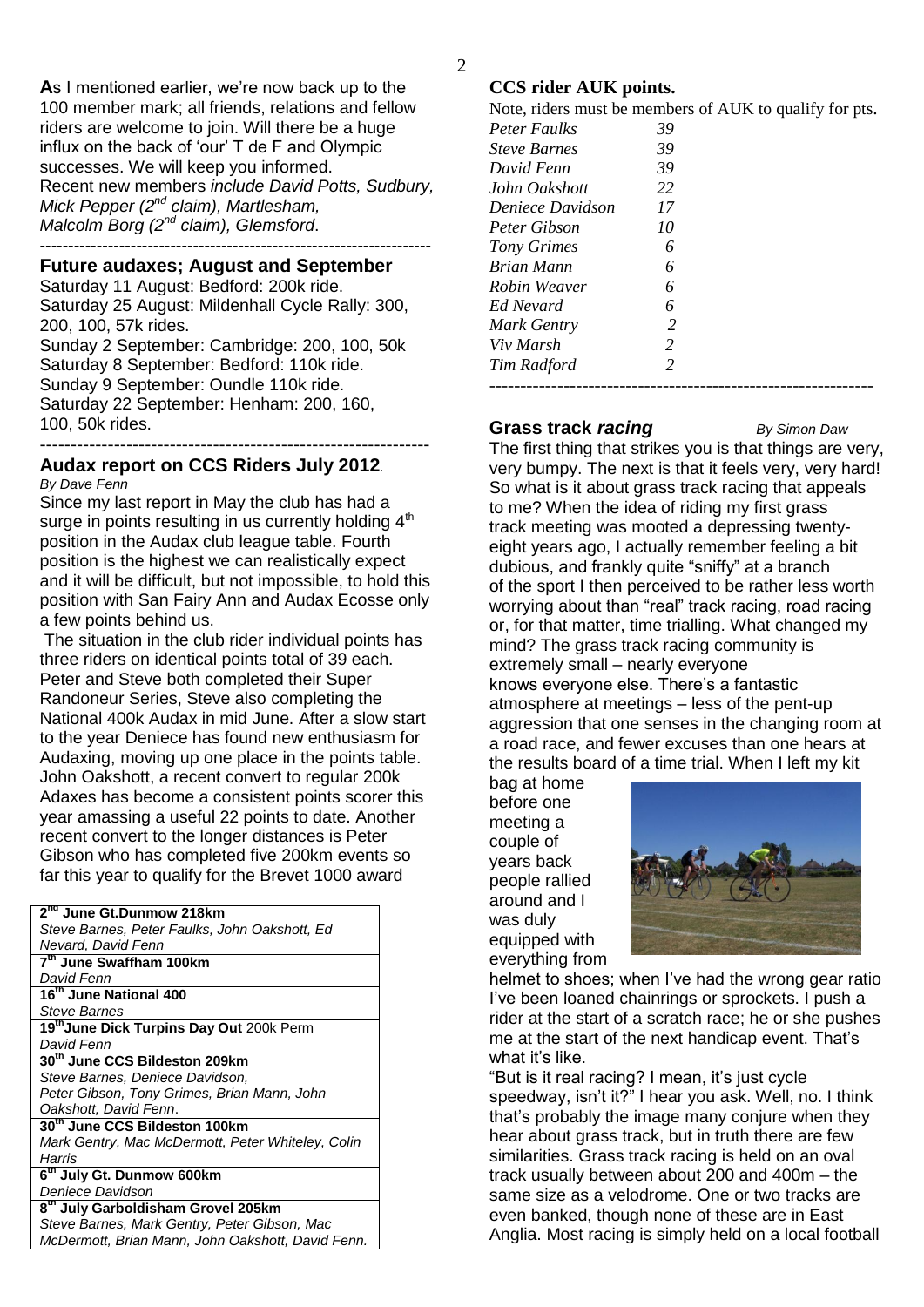or cricket pitch. Events are run over distances between 400m and 8km; some are similar to those held in a velodrome (devils, madisons, endurance "scratch" races and short distance handicaps, for example). Others, such as the short distance scratch events, have a different feel – there's no match sprinting, and

riders simply ride flat out for the line, largely because of the nature of the track (aerodynamics are less important and speed is harder – much harder! – to build).

It's easy to ride grass. One needs a British Cycling license, of course, and a track bike. However, it's an undemanding sport in terms of equipment – I have spent less on equipment, I believe, in all my years of grass track racing than I spent on my (cheap) disc wheel on my current time trial bike! In fact, I'm still riding the second-hand Holdsworth I bought for that very first meeting back in 1984. Look around at any meeting and you'll see the odd carbon fibre frame, but far more steel frames from the 80s, 70s or even 60s. Any track bike with more than tiny clearances will be fine; fit it with reasonably tough track wheels with light cyclo cross tubs and you're off. Unlike modern time trialling, it's the rider that wins every time.

When one local rider (not CCS) asked me about grass track recently I told him about the typical age range of competitors. Nowadays, I find that there's a pretty even spread, with most meetings having riders between under 10 and over 60. In fairness, riders at the upper end will tend to find it hard to win unless their name is Max Pendleton. However, many still gain pleasure from tucking in with their little group. There are a lot of riders of around 40, and a lot below 20. A small number of clubs have done a lot to encourage younger riders into the sport – CC Ashwell, Maldon & Dist CC and Colchester Rovers, for example – but it's also easy to see how grass track appeals to parents – easy supervision, and above all no traffic issues make it a considerably more attractive proposition than the E2 or F1. My tester friend told me he felt time trialling encourages a similar age spread. Clearly, he rides different events from me! The only disappointing thing about grass is that so few actually ever try it. I suspect that's partly because of the need for extra equipment, but largely down to image. Most meetings attract about twenty-five to

thirty riders. I'd love to see a situation in which there were enough over 40s for separate veterans' races, for example. In the short term however, I'd love to be able to ride with some club mates! There are now more meetings in East Anglia than there have been for many years. These include Bredfield (Plomesgate CC), Mildenhall, Maldon, Letchworth, Ashwell, Biggleswade, Spalding and Colchester. *Why not give it a go?*

**A Day in the Fens** *by Dave Fenn (No relation!)* Wednesday June  $20<sup>th</sup>$  was a memorable day, not least because it was one of the few sunny days so far this depressingly wet summer. It was also the day the Wednesday Olde Fartes ride went to Ely. We drove to Anglesey Abbey near Cambridge,



parking in their car park where the CCS chuck wagon (Jenny and Brian Mann in their camper Van) were waiting with tea

and biscuits. The ride took us along quiet roads to Wicken Fen and alongside the eastern side of the Great Ouse to Ely for a mid ride Café stop. The young lady serving us seemed unable to raise a smile despite the beautiful weather and the presence of eight fit and handsome, Lycra clad males. After consuming our varied selection of excellent baguettes and coffee it was time to resume our ride. The return journey started on slightly more busy roads out of Ely until we were able to get onto the Tow path alongside the western side of the Great Ouse then the river Cam. In Cambridge we crossed the River Cam to complete our ride on quiet tracks and roads back to Stowe cum Quy and Angelsey Abbey for tea and cakes at the waiting Chuck Wagon.

### ---------------------------------------------------------------- **BRYAN CHAPMAN MEMORIAL 600km Audax**

*by Steve Barnes*

The Bryan Chapman is considered one of the blue Riband events on the audax calendar; I had become aware of it ever since I first started riding audaxes five years ago. Back then, the idea of riding over 600k in under 40hrs with 8300m of climbing was hardly imaginable.

Now as I sat in a restaurant topping up the carbs the night before the start it was about to become a reality. It was a sobering thought that it had taken me over 4hrs to drive the 190 miles to Chepstow and tomorrow I was setting off to cycle twice that distance.

You get lots of weather in Wales, much of it of the wet and windy kind. The weather forecast leading up to the event had not been good but fortunately had improved on the Friday with now only showers likely.

Saturday dawned grey and dank and there was a little drizzle in the air as the other 85 riders and I set off at 6am. Soon after leaving Chepstow we rode alongside a river valley with the smell of wild garlic and the sound of birdsong filling the air. It was about this time that a rider from Kent, spotting my CCS top said, "What's Brian Mann up to these days"? This was to become a recurring theme. First leg was on mainly quiet, gently undulating A and B roads. The fast boys soon disappeared out of sight and a group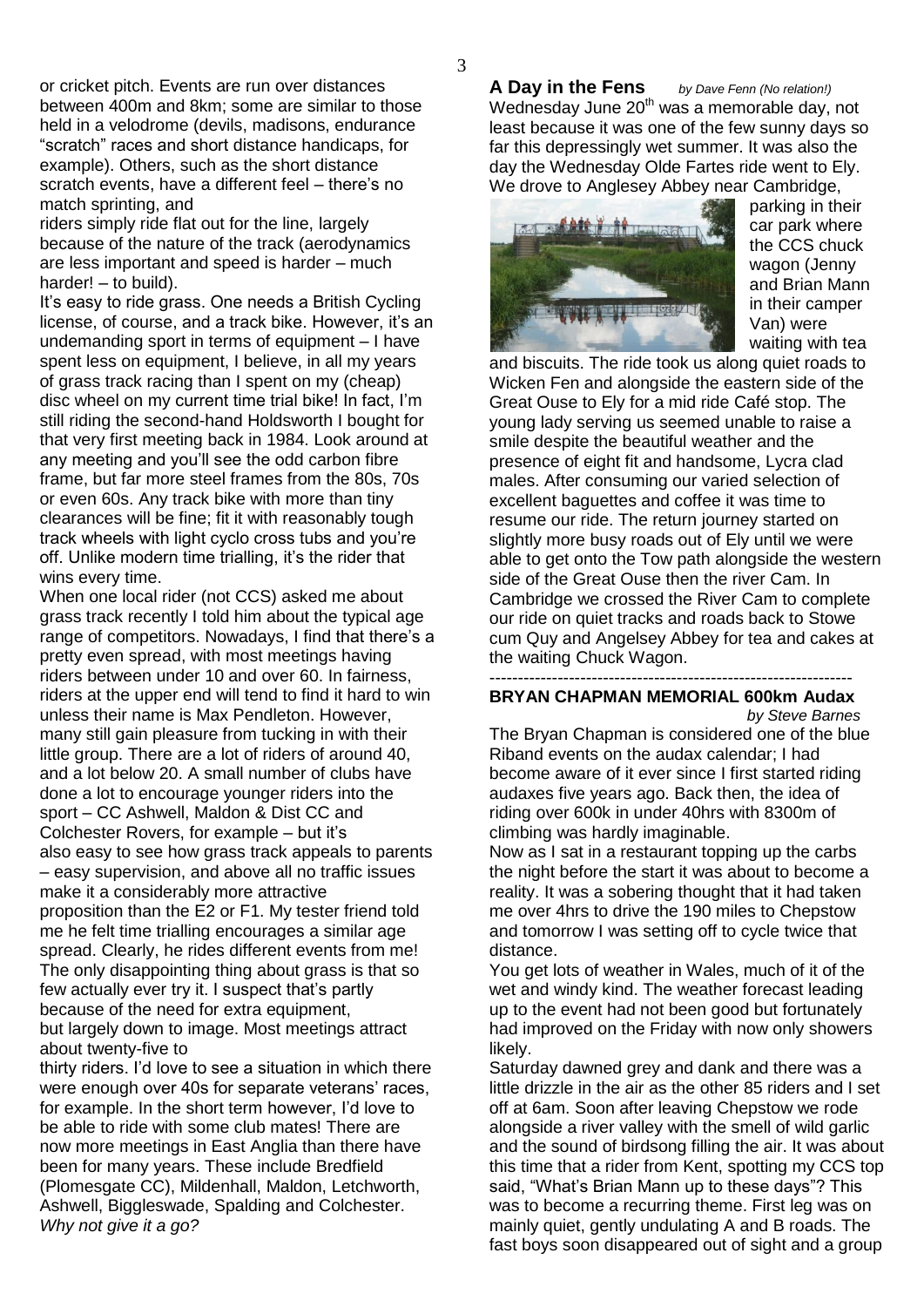of about 12 of us stayed together to the first control. We had averaged nearly 26km/hr which is faster than I normally ride and conscious of the distance involved I set off on my own to ride at a more sedate pace. That plan didn't last long as I soon latched onto another small group and we continued to make good progress along still mainly flattish terrain. The next few hours were on mainly quite busy A roads, while not ideal for cycling the gradients were at least steady long slogs rather than anything to steep. During the afternoon, a guy in a Tamworth top came alongside and said "what's that Brian Mann doing these days"?

The route is loosely a figure of eight. Kings Youth Hostel at Dolgellau is visited twice and the whole building is taken over for the weekend. First visit is at 225k and a 3 course meal for £5 was very welcome. After leaving the YH we were soon crossing the Mawddach estuary into Barmouth on

an amazing wooden bridge that also doubles as a rail crossing. Then a lovely ride along the coast and our first look at the sea. There then



followed some nice laney bits before the long steady climb up Llanberis. It had been grey and overcast all day but as we approached the top the sky cleared right on cue to treat us to a lovely sunset. The descent was just fantastic and definitely the most fun I have had on two wheels. I reached a conservative 62km/hr but some braver souls topped 80kms. Soon afterwards, just as it was getting dark, we crossed the Menai bridge and onto Anglesey and the half way stage.

I set off with another couple of riders and we rode at a steady pace. We soon became a group of eight and the pace quickened, there then followed a long, fast downhill section and I dropped off the back. Fatigue had begun to set in and in my efforts to stay with the group I had not been following where we were on the route sheet. I rolled into the next small village and stopped outside a pub to try and work out where I was. A kindly soul came out and pointed me in the right direction. A fellow rider had been in the pub earlier, because he added you've come from Chepstow haven't you, he didn't actually say it but you could tell he thought we were all quite mad. The route back to the YH was gentler until we got to the other side of Penrhyndeudraeth and onto the A470. Apparently there is a power station beside this road, I never saw it, as by now my head was slumped between my shoulders. The climb was not particularly steep, but relentless and it took what seemed an age to reach the top. Finally it was over and arrived back at the YH around 2am. I was very

tired but managed to get some more pasta and rice pudding inside me before crashing out. There were bodies everywhere as there were not enough bunks to go round, I was about to sleep on the floor when someone vacated their bunk early so I quickly jumped in for a few hours fitful sleep. I awoke next morning feeling OK, and even better after a shower (cold!) and a change of clothes. They operate a bag drop system whereby you deposit a bag at the start and it's transported to the YH for you. Set off about 8am in warm sunshine, lovely, except my legs were rubbish, they felt hollow. I also knew what to expect as we were retracing what we had done the previous afternoon and the first hour was going to be nearly all uphill. The first part of the climb was hard enough but the final part going over the top of the pass with a blustery headwind proved too much. I got off and walked the last 100m and then sat on a convenient stone wall trying to regain my composure and sense of humour. I also sat in awe as another rider successfully 'tacked' his way up very slowly on a fixed wheel! After the initial climb the rest of the stage was pretty much flat or downhill and my legs had recovered by the time we reached the next control, where beans on toast and two cups of coffee revived the rest of me. I rode on alone through Newtown and up and over some scenic wild moorland on roads with cattle grids and sheep roaming freely. In Knighton I caught up with half a dozen others who had stopped for lunch and we all sat on the pavement outside the Spar enjoying the very warm sun. More quiet lanes led us to the final control in Weobley. Sundays ride was a lot more enjoyable, after the initial grovel, mainly because we had done the bulk of the work

you could relax more, take it a bit slower and appreciate the surroundings, the roads were also a lot quieter. The final stage



was equally good, we weaved in and out of Herefordshire past orchards covered in blossom before the last test of our legs on the increasingly steep ups and downs on the road to Monmouth. After that it was just a matter of making our way up the glorious Wye Valley past Tintern Abbey in the evening sunshine with a gentle tailwind to the finish. Got in at 8.30pm with an hour and a half to spare, bearing in mind we had pretty much perfect conditions I could see how easy it would be to run out of time. I spoke to many riders who have done this event numerous times and chapeau to all of them. I sat relaxing in the hall enjoying a cup of tea when Peter from Willesden CC came up to me "what's Brian...........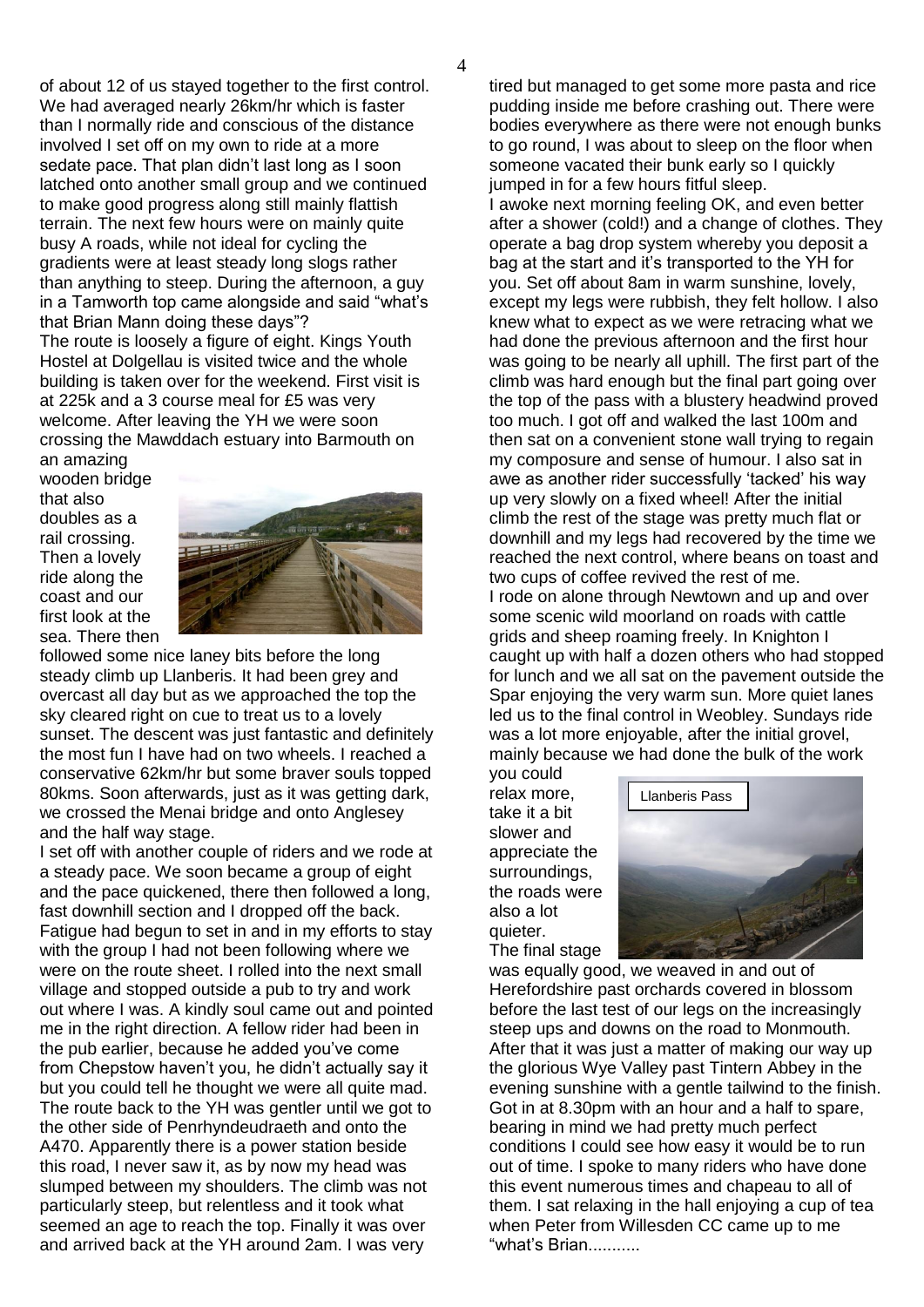# *Chasing the Tour.*

**T**he weather forecast looked very disappointing just days before landing in northern France to take in



three stages of the Tour de France. Our seemingly permanently wet English summer was also likely to blight our little French jaunt and waterproofs, cake and a sense of humour were duly packed.

Robin was surprised at the number of bags I loaded into his car but I do like to cover all eventualities! After meeting brother-in-law Alun at Dover, we were greeted by an enormous downpour on the dockside of biblical proportions. Hmm, not a great start. But someone up there took pity on us and we enjoyed 3 warm sunny days from that point onward.

We based ourselves at St. Omer and the next day saw us drive off to a randomly chosen spot over the border in Belgium, about 60 miles away, to park up and continue on bikes to the village of Silly where the Tour would pass through. Why Silly, well with a name like that, who could resist the opportunity of a photo of the village sign and a glass of their own Silly brewed beer! A bit childish, but then that's what we do best.

Getting on the bike and pedaling in France always gives me a kick and it was good to be back and frequenting the cafes for the sublime French coffees on the way.

The sheer numbers of people on the roadside took me by surprise as it was pan flat and was nowhere near a sprint stage. Lots of Brits were spotted and heard as were most nationalities of Europe. Were they all attracted to the Silly name?



After an hour or so, the Wacky Races arrived in the form of the Publicity Caravane cavalcade and it definitely gets wackier every time I watch it. Totally bonkers! The initial breakaway riders came and went

followed three minutes later by the peleton. Chances to give Cav and Wiggo a shout went without success as they thundered by at an indecent speed as I tried to take pics and watch out for our heroes at the same time. We piled into the nearby bar to watch the finish and see Cav do his stuff over Andre Gumless (Has he actually got any teeth?) A perfect result for our day's efforts. A pleasant ride back to the car saw me hanging onto Robin's wheel more often than not and wondering if he had fully recovered from his fall earlier this year. On that day's performance, I think we can say he has! As the Tour route was within riding distance from the hotel the next day, we rode out via a few stiff hills (thanks chaps) to a pretty town 20 miles away and promptly found a cafe. The other tables were occupied by Brits and I managed to blag a freebie hat from a couple who had no idea the Tour was coming through later! The whole town had entered into the Tour spirit with every shop window sporting Tour displays and streets having old and garishly painted bikes on every corner. Very odd, but very typical.

We rode along the course before they closed it off, to pick our spot for the day. Choosing a point in the open

countryside which had good views up and down the road, my domestiques were sent off to the next village for baguettes and drinks while I held onto our roadside refuge. Actually, the only others near us were some French farmers and an over officious Gendarme 300 metres away. I naughtily put one foot onto the completely empty road and he loudly blew his whistle at me and waved his arms to get back. Perhaps he should have got back into the field with the rest of the turnips! The official Tour road sweeper (yes they have one) proceeded to breakdown yards from where we were and despite the best (worst!) efforts of all and sundry, it blotted our view of the riders coming towards us. The whistle blowing turnip didn't seem to care as it wasn't human and not under his control, so everyone had to avoid it the best they could.

The Caravane came along and done its thing, but we still came up short again on the freebie count from the passing 'vehicles'. From start to finish, we reckoned there were around 350+ vehicles coming by of all descriptions. Truly bizarre!

The peleton was split up a lot more this time due to a crash just up the road and we managed to shout encouragement to 'our' stars this time. Then it was all gone.

We had to wait longer than necessary to ride down the road thanks to P.C. le Plod and his whistle, then made our way back to the hotel (via some more ferocious hills!) to watch the finish on TV.

Our last day saw some early morning packing and breakfasting before hitting the road again to the start of the Abbeville stage 65 miles away. The roads were already being closed off by the time we reached the outskirts and after a long detour we parked up and just followed the crowd to the depart area.

A start was a new experience for us all and although it was still early, a huge carnival atmosphere was in full flow and the crowds were already 5 deep behind the barriers. The signing on podium for the riders kept everyone



amused for a couple of hours and then organised chaos took over as the riders lined up for the depart. After much pushing and shoving, I managed to get near to the front to take some very average photos of the maul which had little in the way of a composed start. No wonder they don't officially start racing until 4-5 miles out of town. There was just time to check out the many stalls selling Tour gear, then back for the dash to the Ferry. French officialdom had the last laugh on us though as we were all turfed out of the car at the French border control at Calais, while the sniffer dogs did their best to unearth anything we shouldn't be carrying. But they failed to find my stash of 'Pot Belge' as I had cunningly hid it in Robin's and Alun's trainers, and believe me, you wouldn't want to stick your nose in them, not even a dog! People have often asked me about watching the Tour and my honest reply is usually met with blank expressions followed by 'Why would you' and 'Is that it' That was my eighth Tour visit and wish I was still there living it all again.

You have to go there yourself to understand the lure. It's addictive. Rog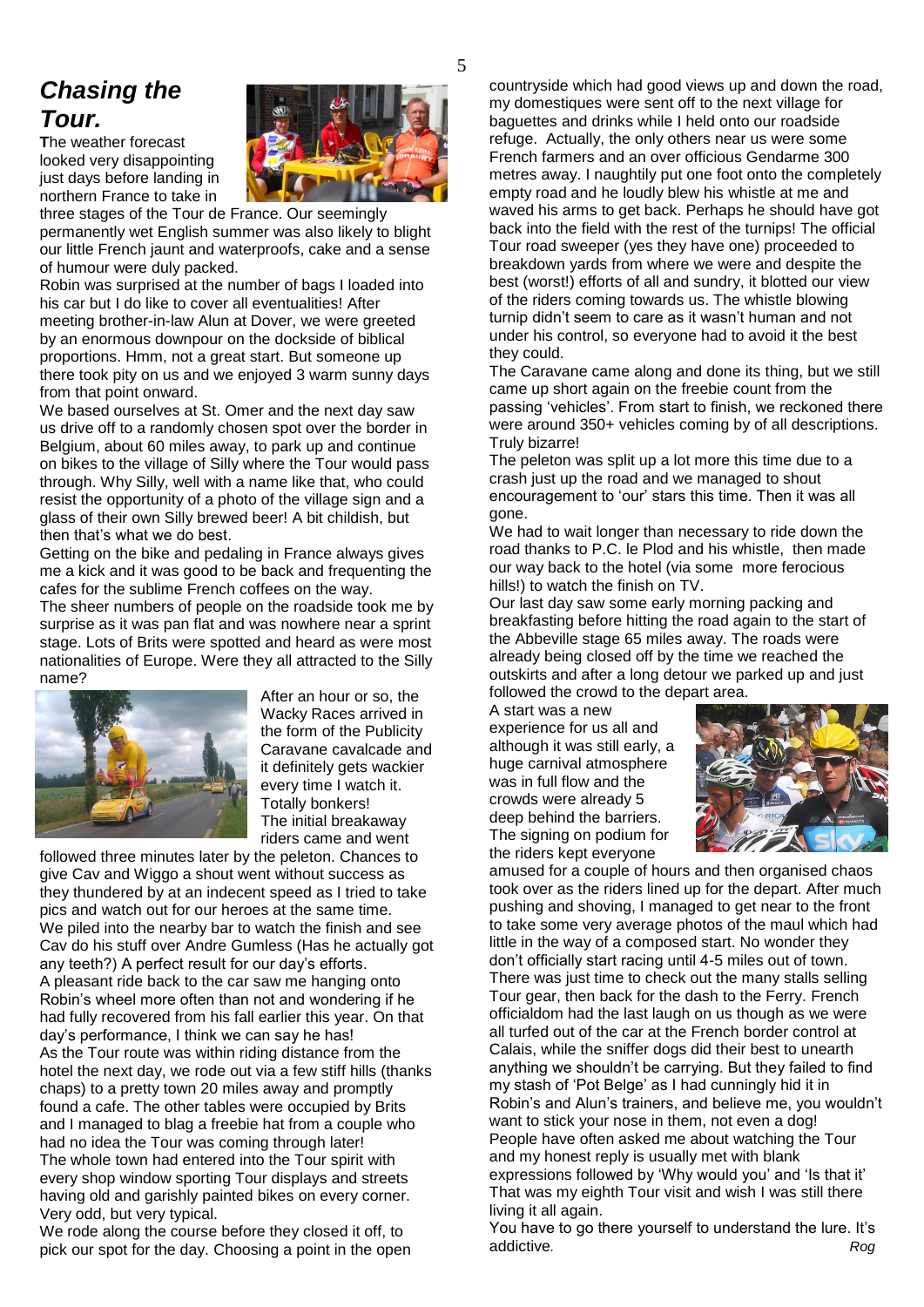## Cycle Club Sudbury GARDEN PARTY SUNDAY 2nd SEPTEMBER 2012. MIDDAY TO 6.00 PM

### **Venue; Linda & John Shotbolt. 2, Abbey Cottages, Bury Road, Cockfield, IP30 0LB**

**This event is a departure from our usual end of Time Trial Season get-together. All riders, and club members together with Wives, Girl Friends, Partners & Offspring are welcome to attend. All food and drinks glasses will be provided just bring your own drinks and garden chairs. The price is £5.00 per person.** Please make your reservation by 19<sup>th</sup> August together with full payment to; **David Fenn; Tel 01787 374284. Email; [dr.fenn@tiscali.co.uk](mailto:dr.fenn@tiscali.co.uk) Alternatively Linda Shotbolt; Tel 01284 828554 Email; [john@thebolthole.me.uk](mailto:john@thebolthole.me.uk)**

**-------------------------------------------------------------------------------------------------------------------**

*CYCLE CLUB SUDBURY CLOTHING STOCK AS AT 23.7.12*

| <b>ITEM</b>              | SIZES IN STOCK - S M L XL XXL PRICE |        |
|--------------------------|-------------------------------------|--------|
| SHORT SLEEVE ROAD JERSEY | 22234                               | f40.00 |
|                          |                                     | £43.00 |
|                          |                                     | £38.00 |
|                          |                                     | £52.00 |
|                          |                                     | £34.00 |
|                          |                                     | £44.00 |
|                          |                                     | f45.00 |
|                          |                                     | f44.00 |
|                          |                                     | £44.00 |
|                          |                                     | £44.00 |
|                          |                                     | £17.00 |
|                          |                                     | £20.00 |
|                          |                                     |        |

**NOTE …..**Don't forget that there is a £10 discount on the first item you buy this season. Also, a new order is due to be placed soon, so anything not listed in your size can be ordered via Colin Dales on colin@cycleclubsudbury.com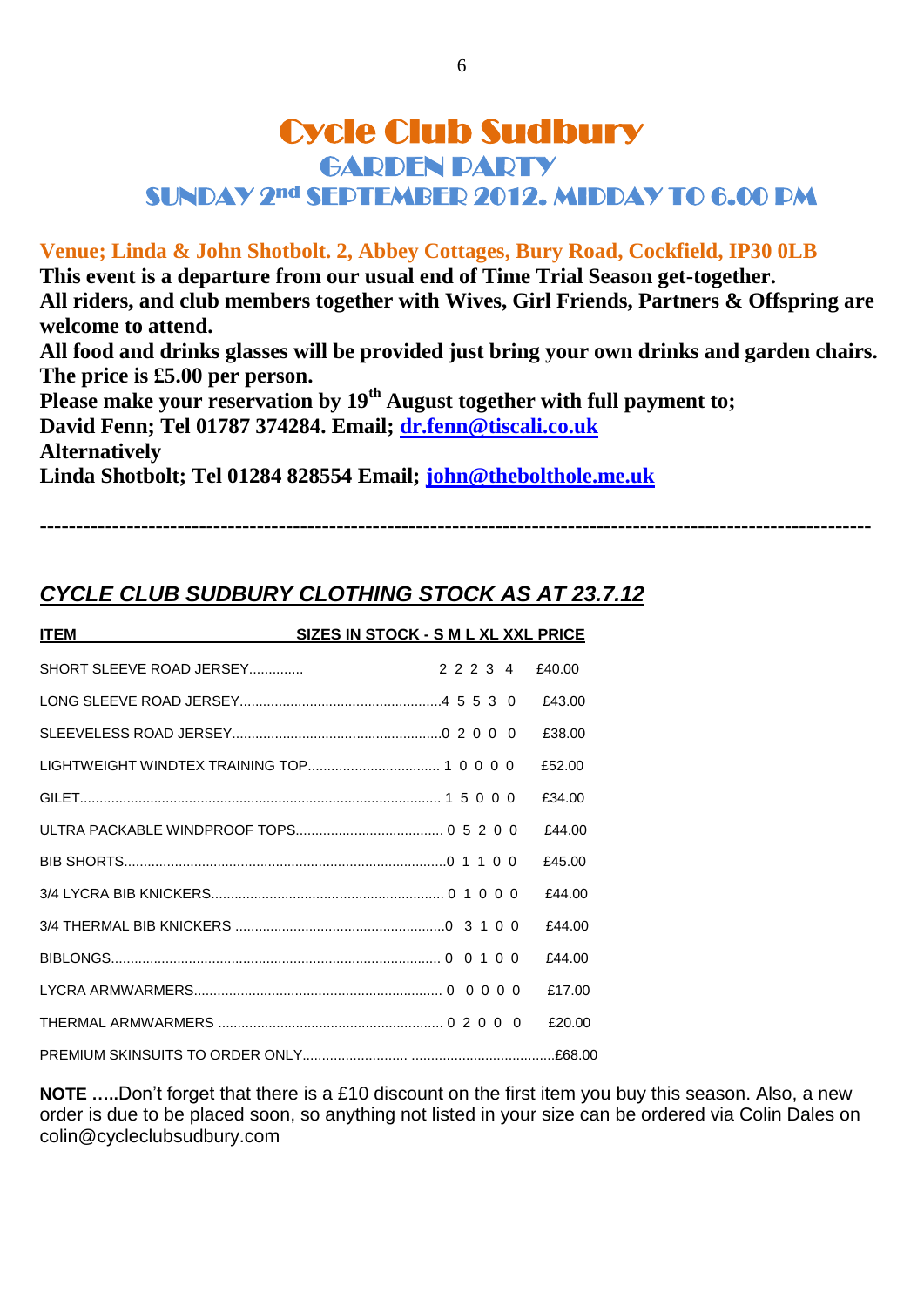#### **REPORT ON CCS BILDESTON AUDAXES** *By Robin Weaver*

There was a good turnout for the CCS audaxes from Bildeston on a sunny but blustery 30th June.

There were 52 riders for the 100k Bildeston Lanes audax, which was routed as the name implies through country lanes via Flowton, Needham Market, Bacton (not the Norfolk one), Buxhall, Brent Eleigh and then back to Bildeston, with 49 completing the ride. 38 riders took the Suffolk Lanes Extravaganza 210k route to the coast (new this year) via Walsham le Willows, Halesworth, Orford, Framlingham and Needham Market, with the

chance to spot three castles en route. 37 completed the ride – the last rider ambled home at 10pm! (Cheers mate!)

A few local riders also took part in a 25 mile Challenge ride, and Family rides.

Everyone enjoyed themselves – or at least said they did, and the day resulted in a profit for the club of £251, with donations in addition of £60 each to St Nicholas Hospice, St Helens Hospice and the East Anglian Children's' Hospice.

Thanks to helpers Peter Whiteley, Roger and Liz Rush, Pam Weaver, John Oakshott, and Dave and Mary Fenn for making the day run smoothly.

|                         |                 |                 | CCS - Thursday Evening Points Series - 2012 - Week 15 |                 |                      |                                                    |                                               |                                     |                                |                                      |                                                                   |               |
|-------------------------|-----------------|-----------------|-------------------------------------------------------|-----------------|----------------------|----------------------------------------------------|-----------------------------------------------|-------------------------------------|--------------------------------|--------------------------------------|-------------------------------------------------------------------|---------------|
| <b>Name</b>             | Lav 10<br>May17 | B.E.<br>May24th | Lav10<br>(Open10<br>course)<br>May31st                | Acton<br>Jun7th | <b>H.H.</b><br>Jun14 | Lav<br>10<br>(Open<br>10<br>course)<br>Jun21s<br>t | <b>Lav 10</b><br>(open10<br>course)<br>Jn28th | <b>B.E.</b><br>5 <sup>th</sup> July | Acton<br>12 <sup>th</sup> July | <b>H.H.</b><br>19 <sup>th</sup> July | Lav <sub>10</sub><br>(Open 10<br>course)<br>26 <sup>th</sup> July | <b>POINTS</b> |
| *A.Anderson             |                 |                 | 30.03                                                 |                 |                      |                                                    |                                               |                                     |                                |                                      |                                                                   |               |
| *R.Back                 |                 |                 |                                                       |                 |                      | 26.44                                              |                                               |                                     |                                |                                      |                                                                   |               |
| *R.Balaam               |                 |                 |                                                       |                 |                      | 28.21                                              |                                               |                                     |                                |                                      |                                                                   |               |
| *J.Baker                |                 |                 | 25.44                                                 |                 |                      |                                                    |                                               |                                     |                                |                                      |                                                                   |               |
| *K.Baker                |                 |                 | 25.54                                                 |                 |                      |                                                    |                                               |                                     | 24.09                          |                                      |                                                                   |               |
| *M.Borg                 |                 |                 | 30.41                                                 | 25.11           |                      |                                                    | 29.00                                         | 23.00                               |                                |                                      | 28.45                                                             | 243           |
| G.Buckles               | 29.24           | 23.06           | 29.02                                                 |                 |                      | 28.44                                              | 28.43                                         |                                     | 23.40                          |                                      | 28.33                                                             | 237           |
| R.Bush                  |                 |                 |                                                       |                 | 53.24                | 37.29                                              | 36.22                                         | 29.00                               | 30.02                          | 48.48                                | 33.22                                                             | 555           |
| *S.Carson               |                 |                 |                                                       |                 | 37.38                |                                                    | 26.26                                         |                                     |                                | 37.12                                |                                                                   | 161           |
| *D.Cole                 |                 |                 |                                                       |                 |                      |                                                    | 24.55                                         |                                     |                                |                                      |                                                                   |               |
| *C.Cowen                |                 |                 |                                                       |                 |                      |                                                    |                                               |                                     |                                |                                      |                                                                   | 10            |
| D.Crisp                 |                 | 21.44           | 26.42                                                 |                 | 36.42                | 26.56                                              | 26.42                                         |                                     | 21.50                          |                                      | 25.31                                                             | 564           |
| J.Davies                |                 |                 |                                                       |                 |                      |                                                    |                                               |                                     | 23.03                          |                                      | 27.36                                                             | 99            |
| R.Davies                | 23.33           | 19.16           | 23.27                                                 |                 |                      | 23.39                                              | 24.08                                         | 19.20                               | 20.27                          |                                      | 24.16                                                             | 222           |
| S.Daw                   | 23.39           |                 | 23.30                                                 |                 | 31.56                | 23.17                                              | 23.24                                         |                                     | $=19.16$                       |                                      | 23.09                                                             | 253           |
| D.Day                   |                 | 19.35           | 23.47                                                 |                 |                      | 24.17                                              |                                               | 19.17                               |                                | 33.14                                | 23.35                                                             | 179           |
| *P.Dewberry             |                 |                 | 24.54                                                 |                 |                      |                                                    |                                               |                                     |                                |                                      |                                                                   |               |
| J.Downs                 | 27.57           | 21.37           | 27.55                                                 |                 |                      |                                                    | 27.40                                         |                                     | 22.51                          |                                      | 27.56                                                             | 440           |
| A.Dyson                 |                 | 24.25           | 31.01                                                 |                 |                      |                                                    |                                               |                                     |                                |                                      |                                                                   | 20            |
| <i><b>*R.Farrow</b></i> |                 |                 |                                                       |                 |                      | 24.55                                              |                                               |                                     |                                |                                      |                                                                   |               |
| A.Flynn                 | 26.18           | 20.26           | 25.44                                                 |                 |                      |                                                    | 25.48                                         |                                     | 21.32                          |                                      |                                                                   | 94            |
| L.Ford                  | 29.31           | 21.44           | 27.25                                                 |                 |                      |                                                    | 26.49                                         | 21.01                               | 22.04                          | 36.44                                | 25.54                                                             | 340           |
| *S.Fox                  |                 |                 |                                                       |                 |                      | 28.17                                              |                                               |                                     |                                |                                      |                                                                   |               |
| *D.Fuller               |                 | 22.05           |                                                       |                 |                      |                                                    |                                               |                                     |                                |                                      |                                                                   |               |
| *M.Gale                 |                 |                 |                                                       |                 |                      | 27.11                                              |                                               |                                     |                                |                                      |                                                                   |               |
| *V.Haines               | 26.56           |                 |                                                       |                 |                      |                                                    |                                               |                                     |                                |                                      | 25.40 Disg                                                        |               |
| *C.Harley               |                 |                 |                                                       |                 |                      | 26.23                                              |                                               |                                     |                                |                                      |                                                                   |               |
| R.Harman                |                 |                 |                                                       |                 |                      |                                                    | 25.48                                         | 19.49                               | 20.42                          | 34.08                                | 24.25                                                             | 133           |
| C.Harris                |                 | 21.50           | 30.32                                                 |                 |                      | 30.19                                              | 30.48                                         |                                     |                                |                                      | 30.42                                                             | 178           |
| C.Hill                  |                 |                 |                                                       |                 |                      |                                                    | 28.27                                         |                                     |                                |                                      |                                                                   | 10            |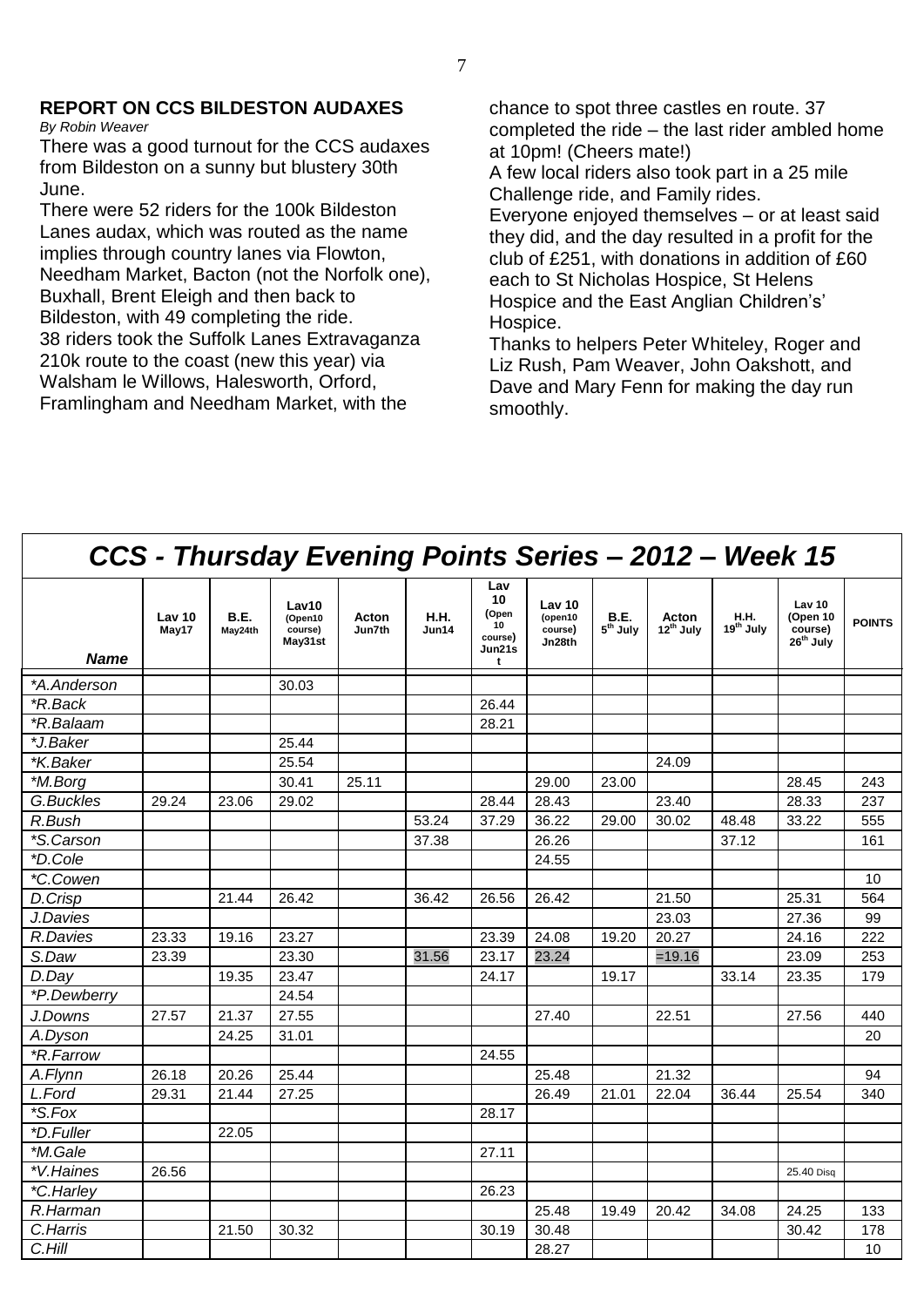|                         |       |       |       |       | 8          |       |       |       |          |                 |       |     |
|-------------------------|-------|-------|-------|-------|------------|-------|-------|-------|----------|-----------------|-------|-----|
| *C.Hinnit               |       |       |       |       |            | 29.26 |       |       |          |                 |       |     |
| G.Hoppit                |       | 20.54 |       | 21.55 |            |       | 26.11 |       | 22.15    |                 | 24.54 | 212 |
| *D.Howes                |       |       |       |       |            | 29.50 |       |       |          |                 |       |     |
| J.Howe                  | 29.13 | 22.47 | 27.14 | 23.18 | 38.31      | 27.26 |       | 22.08 |          | 38.34           | 27.15 | 227 |
| <i>*D.Jarvis</i>        |       |       | 33.18 |       |            |       |       |       |          |                 |       |     |
| <i><b>*P.Jarvis</b></i> |       |       | 23.29 |       |            |       |       |       |          |                 |       |     |
| *A.Kennedy              |       |       |       |       |            |       |       |       | 19.56    |                 | 23.40 |     |
| <b>B.Law</b>            |       |       | 32.12 |       | 45.57      |       | 32.25 | 25.53 | 27.09    | <b>DNF Punc</b> | 31.32 | 172 |
| T.Law                   |       | 26.17 | 31.53 |       |            | 32.06 | 32.12 |       |          |                 | 34.55 | 227 |
| D.Leeder                |       |       | 31.18 |       |            |       |       |       |          |                 |       | 10  |
| *M.Lloyd                |       |       | 23.07 |       |            |       |       |       |          |                 |       |     |
| T.Littlewood            | 28.54 | 22.10 |       |       |            | 28.29 |       | 25.28 |          |                 | 26.58 | 435 |
| *S.Mackay               |       |       | 28.01 |       |            | 26.55 |       | 21.25 |          | 36.36           |       | 255 |
| *A.Manley               |       |       | 23.22 |       |            |       |       |       |          |                 |       |     |
| <b>B.Mann</b>           | 27.25 |       | 27.03 | 25.20 | 38.00      | 27.59 | 26.53 | 21.35 | 22.12    | 37.30           | 26.55 | 690 |
| L.McKnight              |       | 27.27 | 32.33 |       |            | 33.27 | 32.55 | 26.10 | 28.01    | 46.57           | 31.54 | 279 |
| *G.Moore                | 22.38 |       |       |       |            |       |       |       |          |                 |       |     |
| *T.Moore                |       | 26.14 |       | 27.36 | 46.45      |       | 33.13 | 26.49 | 27.12    | 45.11           |       | 388 |
| *G.Morris               |       |       |       |       |            |       |       | 20.34 |          |                 |       |     |
| J.Mumford               | 29.00 | 22.22 | 28.14 |       | 38.05      | 27.30 | 27.46 | 21.51 | 23.03    | 38.20           | 26.30 | 427 |
| *I.Pestell              |       |       |       |       |            |       |       |       |          | 37.55           |       |     |
| *P.Newell               |       |       | 26.01 |       |            |       |       |       |          |                 |       |     |
| *P.Partner              |       |       | 26.49 |       |            |       |       |       |          |                 |       |     |
| *D.Peck                 |       |       | 26.48 |       |            |       |       |       |          |                 |       |     |
| T.Pillet                | 27.02 | 21.17 | 25.59 | 22.47 |            |       | 26.25 | 20.48 | 22.40    | 37.20           | 25.54 | 319 |
| D.Potts                 |       |       |       |       |            | 42.12 |       |       |          |                 |       |     |
| C.Pratt                 |       | 29.30 |       |       | 41.45      | 29.27 | 29.26 |       |          | 41.04           |       | 92  |
| D.Pratt                 | 26.21 | 20.48 | 25.29 | 21.11 | 35.40      |       | 25.15 | 19.44 |          | 34.14           | 24.11 | 718 |
| *J.Reed                 |       |       | 23.42 |       |            |       |       |       |          |                 |       |     |
| *C.Rowe                 |       | 22.57 |       |       | <b>DNF</b> |       |       | 22.39 | 23.46    |                 |       |     |
| D.Rule                  | 26.49 | 20.22 | 25.21 |       | 35.08      | 25.28 |       |       |          | 35.47           | 25.27 | 823 |
| J.Rush                  | 24.04 | 19.05 | 23.39 | 19.38 |            | 24.13 | 23.43 |       |          | DNF punc        | 23.37 | 270 |
| *P.Sexton               |       |       | 26.02 |       |            |       |       |       |          |                 |       |     |
| *M.Shinn                |       |       |       |       | 37.04      | 28.00 |       | 21.39 | 22.34    |                 |       |     |
| J.Shotbolt              |       | 26.05 | 32.20 |       | 45.23      | 32.11 | 31.17 | 25.14 | 25.58    | 44.32           | 30.46 | 438 |
| M.Shotbolt              | 24.47 | 19.13 | 23.21 |       | 31.59      | 22.48 | 23.54 | 18.51 | $=19.16$ | 31.48           | 22.32 | 330 |
| *V.Smith                |       |       |       |       |            | 26.51 |       |       |          |                 |       |     |
| J.Steed                 |       |       |       | 30.05 | 51.52      |       | 35.49 | 29.53 | 29.29    |                 | 35.18 | 130 |
| *D.Sturman              |       |       |       |       |            | 23.14 |       |       |          |                 |       |     |
| M.Trayner               |       |       |       |       |            | 32.28 |       |       |          |                 |       | 10  |
| *A.Trolove              |       |       |       |       |            | 23.44 |       |       |          |                 |       |     |
| J. Weatherley           |       | 19.35 | 24.03 |       | 33.05      |       | 24.01 | 19.18 | 19.51    |                 | 23.21 | 725 |
| *N.Webber               |       | 19.47 | 23.50 |       | 33.16      |       | 24.03 |       |          |                 |       |     |
| *D.West<br>*J.Wharton   |       |       | 24.49 |       | 34.01      |       |       |       |          |                 |       | 29  |
| *C. White               |       |       | 33.17 |       |            |       |       |       |          |                 |       |     |
| K. White                |       |       |       |       |            |       |       |       | 29.42    | 48.27           | 35.17 | 30  |
| *D. Williams            |       |       | 27.23 |       |            |       |       |       |          |                 |       |     |
| *M.Wilson               |       |       |       |       |            |       |       |       |          |                 |       |     |
| *H.Wood                 |       |       |       |       |            | 27.52 |       |       |          |                 |       |     |
| *P. Wright              |       |       |       |       |            | 24.34 |       |       |          |                 |       |     |
| S. Wright               |       |       | 22.26 |       |            |       |       |       |          |                 | 22.13 | 88  |
| *D.Young                |       |       |       |       |            | 27.15 |       |       |          |                 |       |     |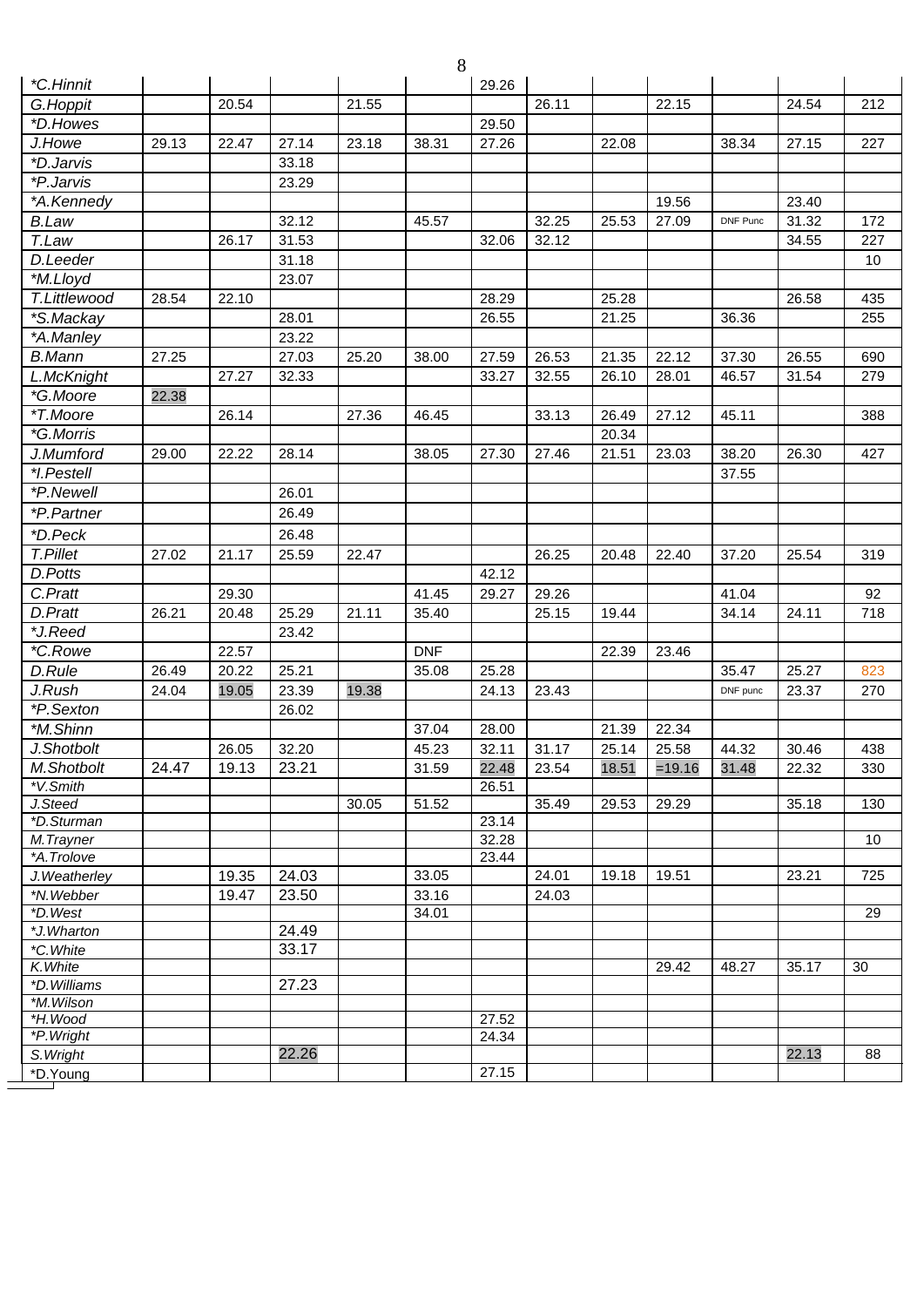### **Club 10 mile Time Trial Championship**.

*(As per Press Report)*

**C**ycle Club Sudbury's annual 10 mile Time Trial Championship evening was recently held in gloriously warm and sunny weather, with 30 club riders revelling in the conditions and many fast times and 'personal bests' recorded during the event. This was in stark contrast to the usual cold, wet and windy conditions that have greeted riders for most Thursday evenings this year and was a



welcome change. Simon Wright won the big prize of the evening to become the clubs 10 mile T.T. champion again with a stunning 22min 13sec ride. On form Mat Shotbolt claimed 2<sup>nd</sup> place only 19secs behind the winner with 3<sup>rd</sup> place going to the hard charging Simon Daw in 23mins 09secs.

The handicap competition went to super veteran Bob Bush while young Tom Littlewood took 2<sup>nd</sup>

place. There must be over 50 year's difference between these two riders which highlights that competitive cycling really doesn't have any age barriers. Rob Harman has recently returned to us and the sport and was rewarded with 3<sup>rd</sup> place. In the Veterans



Handicap on Standard competition, Simon Wright picked another trophy for first place with +4.41, followed by a rejuvenated Brian Mann with +4.05 who narrowly beat Simon Daw's +3.58.



The Ladies Champion Trophy a gain went to the evergreen Barbara Law with a 31min 32sec ride, but the improving Louisa McKnight was only 22secs adrift in  $2<sup>nd</sup>$  place with relative newcomer Kirsty White picking up  $3^{\text{rd}}$  spot with a 35min 17sec ride.

Jack Davies is following in dad Rob's wheel tracks by showing a good turn of speed in his first season of racing by picking up the Junior Champions Trophy with a very respectable 27min 36secs. And finally, Tom Littlewood retained his Juvenile

Champions Trophy with a time of 26min 58secs which was a whopping 3mins quicker than the time he won with last year.



#### Tom Littlewood

### **A timely reminder for time triallists of some of the CCS TT rules and recommendations that seem to have been forgotten by some of our Thursday Evening riders……………**

(*Note that a rider last Thursday was disqualified for flouting these rules!)*

No warming up on the course by competitors once the event has started; this includes riding past the start.

While waiting to start, please wait with your bike on the pavement rather than in the road, while keeping an eye open for pedestrians wanting to get past. Do not stop just past the finish of the event; following riders may collide with you.

U-turns will not be permitted on the course or roads adjacent to the start and finish areas while the race is in progress. Definition: a U-turn is defined as a 180 degree turn completed within the highway whilst astride the machine (it is recommended that the rider should dismount check the road is clear in both directions, then with the machine walk across the road.)

**It is a CTT recommendation, and a CCS Club rule, that a working rear light, either flashing or constant, is fitted to the machine in a position visible to following road users and is active whilst the machine is in use.**

**(\*\*\*\*\****Having watched a lot of the starts this season, I have to say some of the lights being used* 



*are nothing short of woeful, a few yards up the road and you cannot tell if the light is actually still on. It's for your safety, not ours!)*

**CTT.** strongly advises you to

wear a Hard Shell Helmet that meets international accepted standards. **ALL competitors under the age of 18years and /or Juniors in accordance with rule 15 must wear a properly affixed helmet that should conform to the recognized Standard such as Shell B95EN1078. or EN1078.**

------------------------------------------------------------------ **A**nd finally, the Open Time Trial results and roundup has been held over to the next edition, I just ran out of time, space and resolve in this bumper summer edition.

*Also, spare a couple of minutes to complete the questionnaire below to help us plan the annual dinner/prize giving evening*. Rog

*PS. Issue of September's edition may be a bit delayed due to holidays and other things getting in the way!!!*